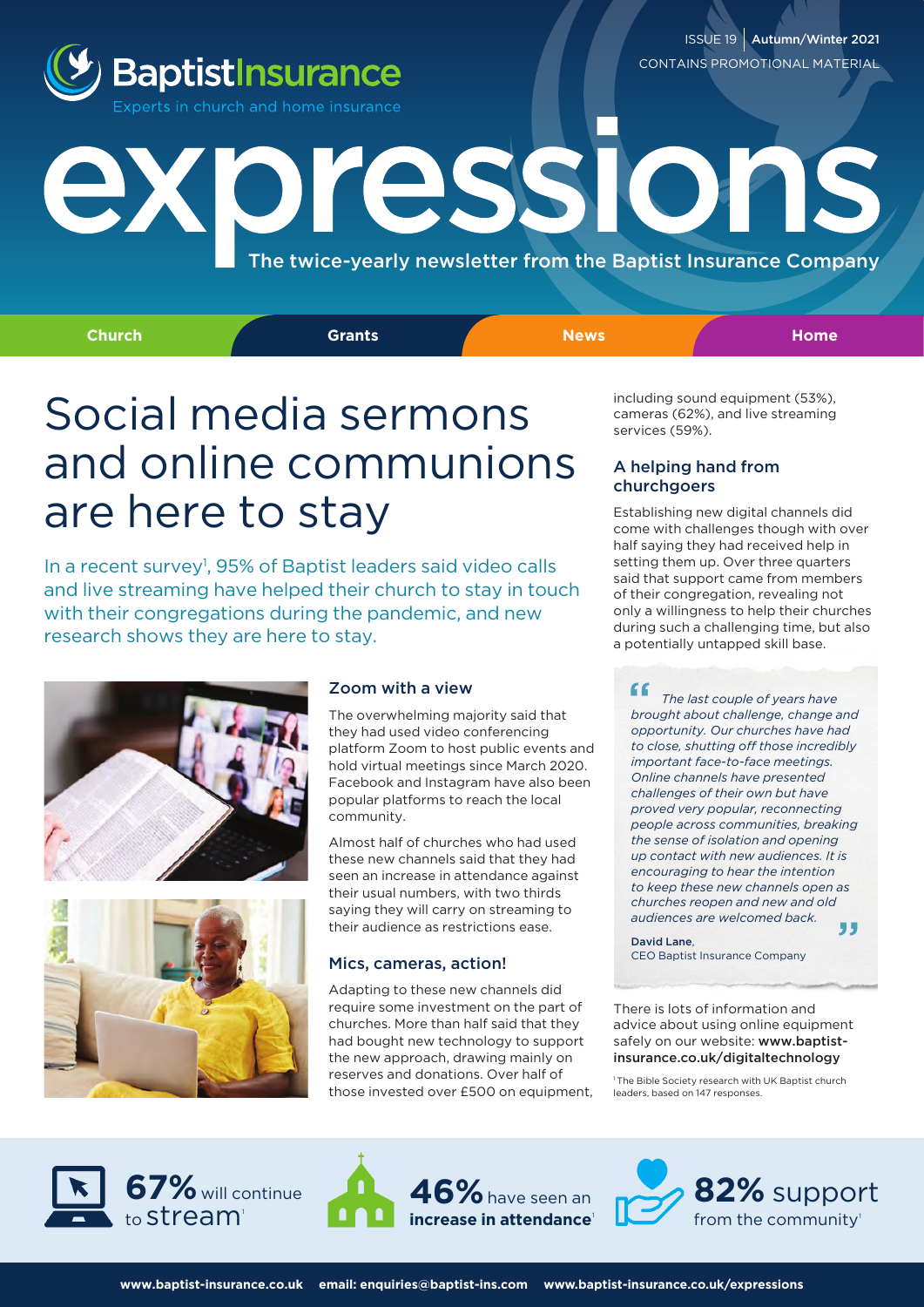#### Underwriting Team

### Emma and the team can solve any problem



#### Life as a Baptist Insurance customer services team member is different every day - and that's just how Emma Andersson likes it.

Emma – our team underwriting manager – said, 'Our customers contact us with everything from simple questions about policies to much more involved risk management issues, such as can they have live animals in church for a special service?

'You'll hear the uncertainty in a customer's voice when they call, and then a wonderful relief in the same voice when you solve the problem.'

Emma, who joined us eight years ago straight from taking her A levels, and recently got married, is a keen

baker and enjoys spending time walking in the Cotswolds near her Gloucester home, and catching up with friends and family.

Back at work, her team deals with hundreds of calls each week, and achieved an astonishing 99% customer satisfaction rating in 2020.

'We're specialists,' she said. 'We put a lot of effort into training our team, and in developing our personal approach, and it's a great feeling when you solve customers' problems and put their minds at rest.'

If you need to ask us anything, call Emma and her team on

#### 0345 070 2223

(8am to 6pm, Monday to Friday) or email enquiries@baptist-ins.com



### Legal peace of mind

Caring for your church and its community is a great joy and an honour – and there's huge peace of mind in knowing that you're abiding by the many rules and regulations which govern our modern world.

Our knowledge of the church sector extends far beyond insurance, so we've produced a simple guide to your legal obligations in areas like health and safety law to help you navigate those often-daunting areas outside your insurance arrangements.

There's valuable advice on risk assessments, safety checklists, and more – all laid out in easy-to-follow, step-by-step style.

For more, please visit [www.baptist-insurance.co.uk/](https://www.baptist-insurance.co.uk/health-and-safety) health-and-safety

# 'Diversify to survive' Baptist churches are central to their communities and as the

world around us changes, so are our churches.

There are so many exciting ways to diversify and offer a variety of functions to encourage new members. During a year where regular church activities have been greatly affected, over half<sup>1</sup> have embraced diversification - setting up food banks, community spaces, parent/toddler groups, homeless shelters, cafés as well as job clubs and other education functions. And almost two thirds of Baptist churches believe they need to diversify to survive.

Some churches used the pandemic as an opportunity to better support those in their communities who were most in need, either by expanding on existing services or developing entirely new ones.

Churches have offered home deliveries, ranging from food to medication, to ensure that those isolated from the rest of the community were kept safe but still able to cope in isolation.

Some have also been used as COVID vaccination centres, supporting local authorities and health services in the roll out of the vaccine and helping to protect people at risk from the disease.

Surprisingly, despite the acceptance that diversifying is vital to the future of the church, only just over half have actually adapted to provide the local community with new services. Over two-thirds of those agreed that changes have helped them make an impact on the wider community, outside of their congregation.

Whilst there are likely to be challenges, diversifying can bring benefits too – it's an opportunity to utilise unoccupied buildings, and can help raise funds.

 *The activities and services provided by our churches up and* " *down the country provide a lifeline to those in need, to the elderly and the young, the underprivileged and to whole communities. Despite the challenges all our community services and churches face, our churches continue to find a way to provide these activities, providing real benefit to local people, some vital, and it's important we support them.* "

David Lane, CEO Baptist Insurance Company

1 The Bible Society research with UK Baptist church leaders, based on 147 responses.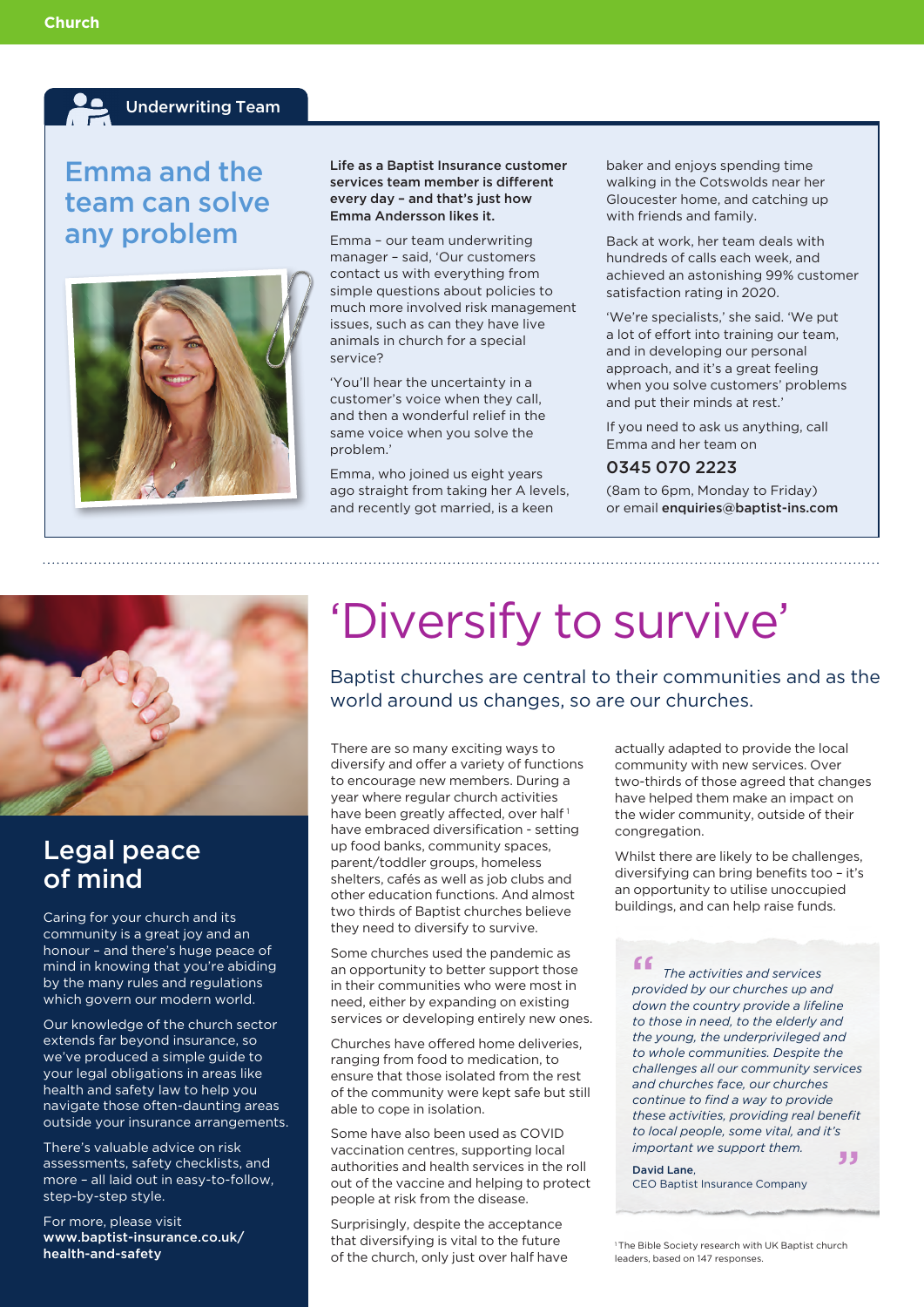## Snap, crackle and pop!

The snap of thunder, the crackle of ice, the pop of a firework – the winter months can be dramatic and exciting, but can also cause damage to your church property.



#### Bad weather

Check pipes and lag where necessary, Clear fallen leaves from pathways, ensure trees are safe, and clear roof valleys and gutters of debris.

www.baptist-insurance.co.uk/ hadweather



## Water pipes and heating

Check that your water pipes are lagged, the stopcock is clearly labelled, and was support to stratify mached, and your heating system has been serviced by a registered engineer.

[www.baptist-insurance.co.uk/](https://www.baptist-insurance.co.uk/heating) heating

#### Don't give bad weather the cold shoulder!

Our claims data tells us that storm damage is often the reason for a loss. The best way to limit damage caused by wind and rain is good maintenance. Regularly check and clear gutters, gullies and drains of fallen leaves to reduce blockage and water build up. Replace missing or loose roof tiles sooner rather than needing to replace roof timbers later – a pair of binoculars is the easiest way to spot problems. Keep everyone safe from slipping by ensuring there is at least one clear pathway and keep entrances and exits free of leaves, ice and obstacles. And secure fences and outdoor furniture.

For more tips to being ready for winter, visit: www.baptist-insurance.co.uk/ badweather

#### Turn the taps on escaping water

Just a small fracture in a pipe could release gallons of water, causing damage to masonry and plaster and carpets, rendering your building unusable for services or your community. But there's lots you can do such as lagging pipes, regular boiler and heating system services, clearly labelling the stopcock, using a certified contractor for works, and considering installing a leak detection system.



Our claims data suggests there are many causes of water escaping including frozen pipes, the result of poor workmanship, general wear and tear, and changes in temperature of the water pressure. If you find a frozen pipe, act quickly. Turn off the water supply and gently thaw the pipe using indirect heat, e.g. a hairdryer or hot water bottle. If you have a burst pipe, turn off the water supply and try to catch any excess water in a bucket or other container. Don't use the electrics if you think the escaping water might have flooded them – ask a professional electrician to make sure things are safe first.

For more information and some top tips, go to: www.baptist-insurance.co.uk/ waterleaks

#### Stay safe at your church bonfire and fireworks display

A bonfire and fireworks display can be a great way to bring new people into the church family and raise funds. However, if not properly planned and managed, it can result in accidents and injury. Here are a few tips for a safe and fun event:

- Identify the risks and put measures in place to mitigate them.
- Inform us and ensure your planned activity is covered.
- Get written confirmation from the organiser of their Public and Employers' Liability Insurance.
- Make sure the bonfire and display are well away from buildings, trees and other hazards such as overhead cables.
- Make sure your bonfire is well stacked and stable and will not fall to one side as it burns.
- If you're running your own display, keep fireworks in a metal box and take them out one at a time – replacing and firmly closing the lid each time.
- Check the wind direction to make sure smoke does not drift across any main and busy roads.

For further information, visit: www.baptist-insurance.co.uk/events

### Did you know?



Keeping us up to date with your email address has many benefits for you and the environment. You can correspond with us electronically, more easily share information with your colleagues, and it's also far easier to keep on top of 'paperwork'. If you'd like to update your contact details, simply call us on 0345 070 2223 or email [enquiries@baptist-ins.com](mailto:enquiries@baptist-ins.com)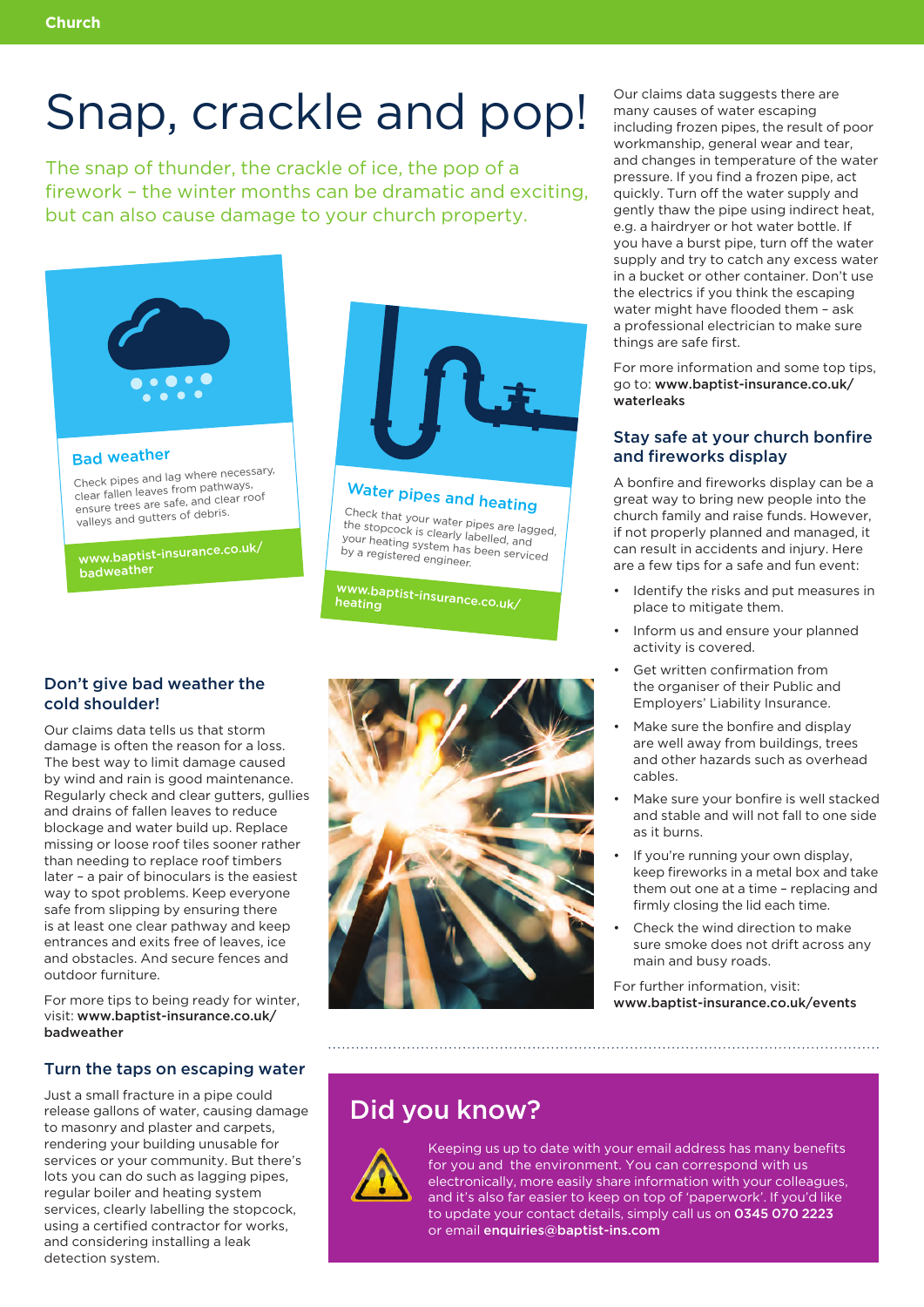## Looking after our natural friends



Beautiful trees often surround our churchyards bringing many benefits as well as adding to the overall aesthetic of your church premises. However, they can become your enemy during stormy weather and as they age, if not properly managed.

Trees can lose their branches onto neighbouring property during high winds, cause structural damage and subsidence as their roots spread, and can trip people up where they disturb footpaths. On very rare occasions, branches have been known to fall on people.

There are various things you can do to allow these otherwise peaceful sentries to flourish, depending on quantity, species, condition and any specific hazards they present. Typical precautions could include reducing or removing branches; topping and pruning; or bracing branches.

To read more about your responsibilities and the precautions you can take visit: www.baptist-insurance.co.uk/ documents/trees.pdf

### Have you heard the e-news?



You can receive monthly updates through our e-news. It contains four or five short stories highlighting everything

from information about funding opportunities to risk management guidance and maintenance tips. It isn't a sales advert or a long-winded communication. To receive it is completely your choice. You can subscribe and unsubscribe at any time – and it's not limited to policy holders so anyone in your church or community can receive it. Subscribe via our website: www.baptist-insurance.co.uk/signup



## Don't slip up

Slips and trips are the most common causes of injury in churches, both inside and outside – in church halls, burial grounds and car parks. Where buildings have been shut for some time as a consequence of successive lockdowns and with the winter months approaching, these hazards can become more of a problem. So it's a good idea to update risk assessments, check the precautions you have in place and revisit staff training.

Most slips occur when the floor is wet or dirty, often as a result of the weather or spillages. Commonly, trips are caused by worn paths, steps or floor coverings (for example, carpets and rugs) and trailing cables.



You are probably already taking straightforward precautions that can make a real difference; for example, promptly cleaning up spillages or making sure that electrical cables are not left trailing across the floor. Following a period of closure, it's wise to check all areas for deterioration and maintenance needs as well.

In some situations you may need to do more, particularly if you employ staff. This could include preparing a health and safety policy. Whatever the case, it is a good idea to carry out periodic checks for slip and trip hazards, so that sensible precautions are taken.

For more information about simple things you can do, visit: www.baptist-insurance.co.uk/ documents/slips-and-trips.pdf

For more-comprehensive detail, visit: www.baptist-insurance.co.uk/ slipsandtrips



### Arson – a real threat

Over the past five years, arson attacks on Baptist church buildings have caused hundreds of thousands of pounds of damage.1 Of course, insurance is there to cover the costs, but the loss of an important community asset and its history can have a huge impact.

Arson is a security issue; by taking some simple steps, you can greatly reduce the risk for little or no cost. For example, make sure waste bins are kept secured and at least 10m from buildings – over half the arson attacks recorded were started using waste bins.

For more guidance on protecting your church buildings from arson, visit: www.baptist-insurance.co.uk/arson

1 Baptist Insurance claims data.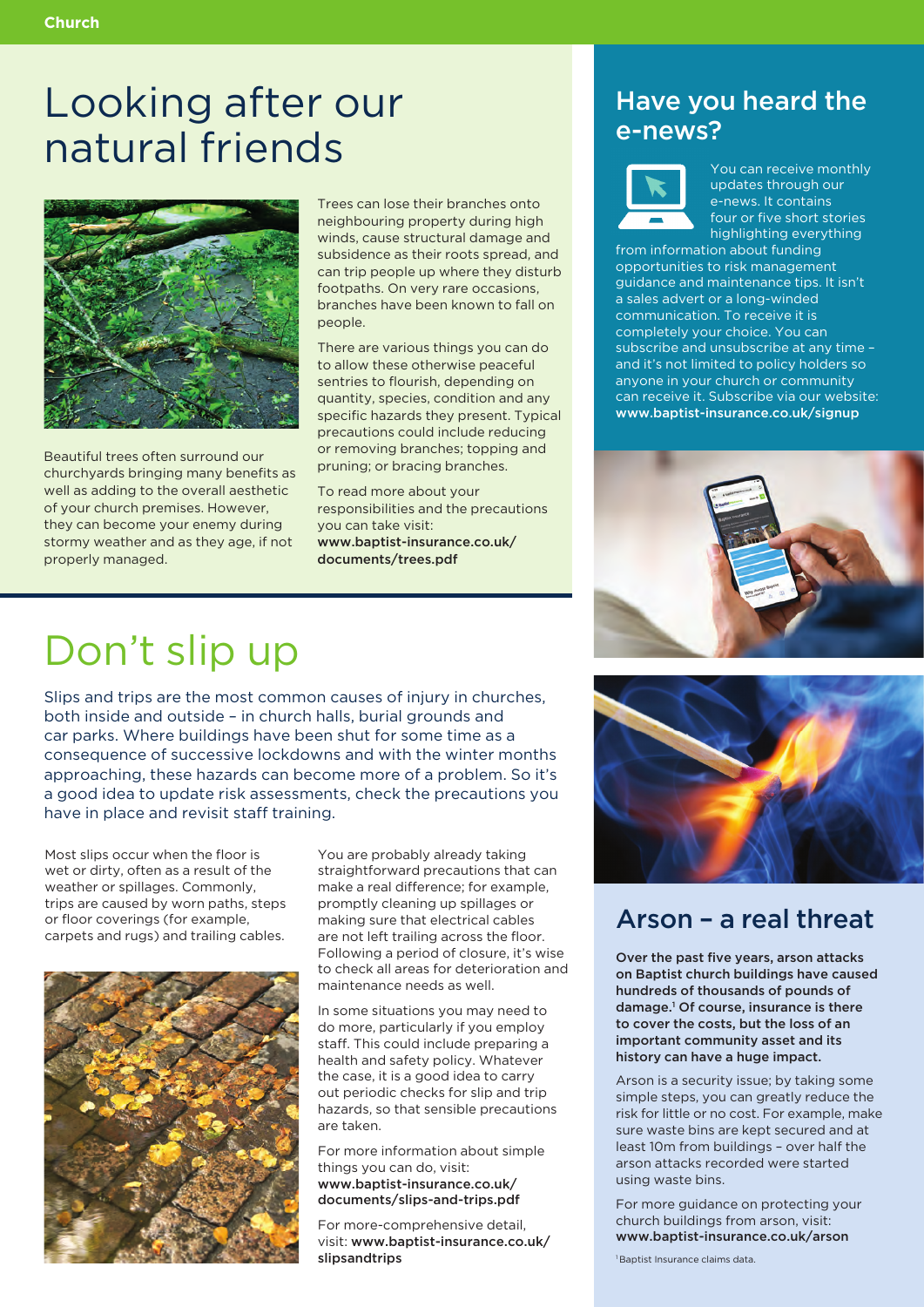### Online fundraising can plug the gap

For much of the time since COVID hit, churches and their buildings have been shut, and worship off-limits. The impact on our spiritual life and community outreach has been significant, and fundraising – everything from Sunday collections, to rent from regular clubs and organisations – has been hit particularly hard.

But be of good cheer – there are huge numbers of online opportunities which can help bring in much-needed cash!

Our website's Fundraising Hub www.baptist-insurance.co.uk/ fundraising is full of useful links and expert advice.

There's a handy 'top tips' page, with pointers ranging from simply ensuring your local community understands that you are still fundraising, to more ambitious opportunities such as creating virtual events to draw people in.



We look at the 'crowdfunding' phenomenon, and offer guidance on accessing emergency money, making successful grant applications, and finding new donors.

And we also put a seasonal spin on things with a list of festive fundraising ideas – such as an online Christmas gift auction, or a 'best-decorated tree' photo competition.

We'll be refreshing that list with new suggestions which you can either borrow wholesale or use as a springboard to spark new ideas tailored to your specific church and its community. So keep an eye on the online fundraising hub for updates.

## Baptist Insurance grant empowers young people in Plymouth

At Baptist Insurance, we are extremely passionate about supporting people and organisations who really make a difference by enriching the lives of others. One way we do this is through our grant giving and we would like to share with you an example of a grant we recently awarded.



All Nations Ministries support a group of Plymouth teenagers in a project using performing arts to explore how scripture could help them cope with pressure on a daily basis.

Founded by Rwandan-born Pastor Osee and his wife, Marie Louise Ntavuka, in 2001, All Nations Ministries provides services for refugees and asylum seekers and promotes social integration within the community. Each year, it organises Plymouth's Unity Festival, a multi-day event celebrating diverse Christian and African music, choirs, dance and drumming.

Deborah Ingram, Secretary of All Nations Ministries, described how teenage participants in the project felt more empowered about their life in relation to Christ and better able to deal with the challenges they experienced. "The simple structure and regularity of Friday night meetings provided them with a safe place to openly be themselves in the heart of the church. Performing publicly and speaking testimony at the Unity Festival became a goal for many; and their successful festival performances were a significant outcome of the project."

#### Peer pressure, racism, drugs and relationships explored safely with Christ

"Watching Christian films together, creating original scripture-based drama and music, sharing personal testimonies, dancing… these are things our participants loved about the project. But, enjoying pizzas together, that's when deeper conversations really began. Christ was alive in our conversations over pizza!

"All Nations Ministries are using activities young people already enjoy as an opportunity to help them grow, explore and express their faith," said Anne Bishop, Chair of BIC Grants Committee. "In a world full of challenges, the positive impact on these young people will be felt for years, it's a great example of investment for the kingdom of God."

For more information about Baptist Insurance grants or to apply for funding, please visit: www.baptist-insurance.co.uk/grants